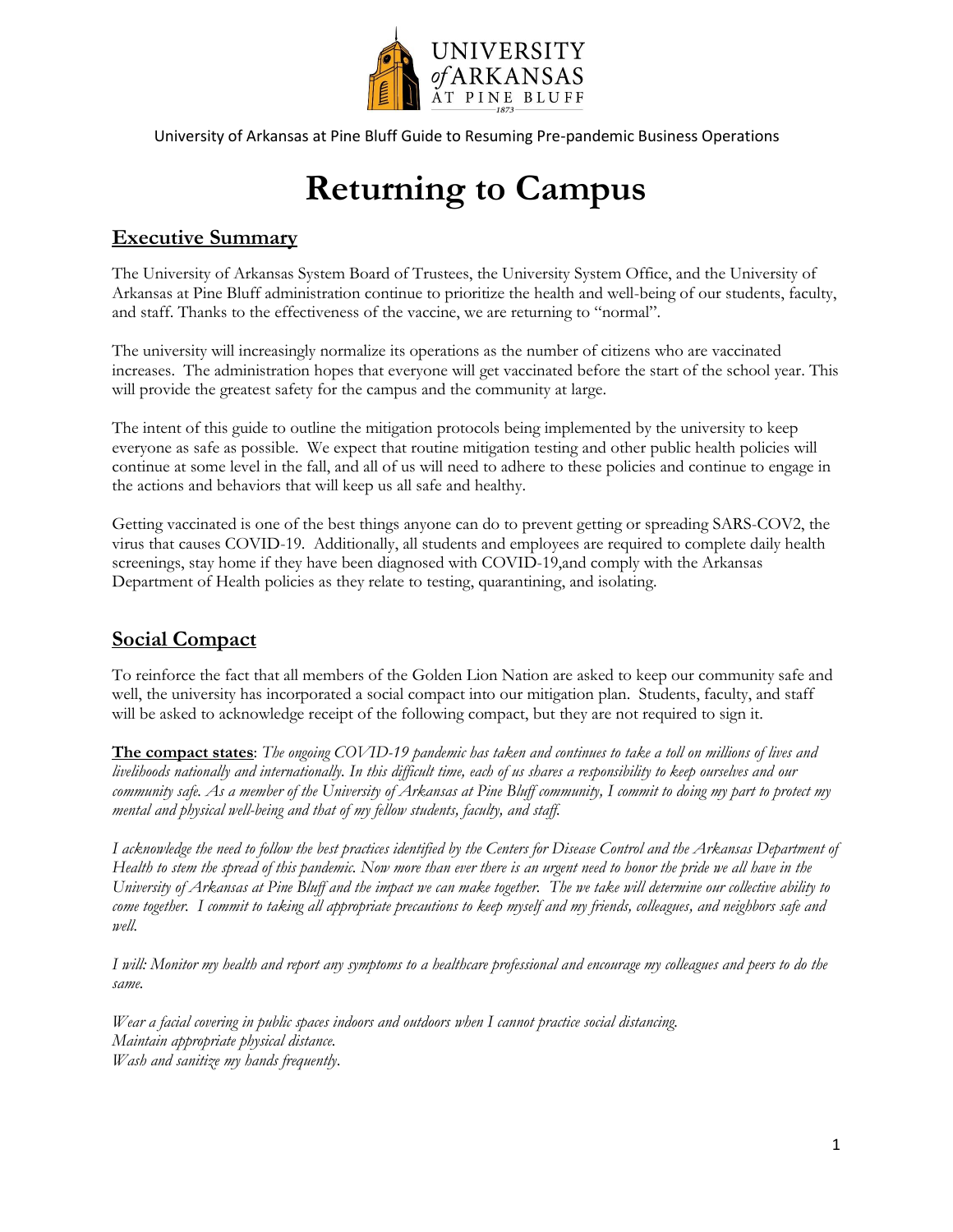

*Participate in required COVID-19 testing, contact tracing/investigation, self-isolation, and self-quarantine measures indicated by local health authorities.* 

*Follow university and local health guidance on the limitations of social gatherings. Adhere to all travel conditions and restrictions introduced by state and local authorities. Use the resources available to me to protect my own mental and physical health and support my colleagues and peers.*

*As a valued member of our university community, I will follow the guidelines presented in this compact not only to protect my health but so that my community at large can be well and thrive. By adhering to this Compact, I affirm the trust that others are placing in me to keep the UAPB community healthy, safe, and proud so that we may live, learn, and work together safely to bring the benefits of learning and discovery to the world.*

### **Who Should NOT come to Campus:**

Anyone exhibiting symptoms of illness including COVID-19 — if you are not feeling well, stay home and call your medical provider or the UAPB Student Health Center.

Anyone diagnosed with COVID-19 in the previous 14 days.

Anyone who is not fully vaccinated and has had "close contact" with a person with a confirmed case of COVID-19, defined as spending 15 minutes within 6 feet over a 24-hour period.

**Non-essential visitors and guests — only essential, official visitors and guests here for academic or business purposes should be invited on campus.**

Anyone with a documented condition or accommodation preventing them from coming to campus.

#### **Vulnerable Populations**

It is important for the campus community to understand that some people are at a higher risk for severe illness from COVID-19 complications. Based on the current data and CDC definitions, vulnerable populations may include:

Older adults. People 65 years of age or older.

People with medical conditions.

Pregnant and recently pregnant people.

Unvaccinated individuals.

Additional Information:

[CDC People with Medical Conditions](https://www.cdc.gov/coronavirus/2019-ncov/need-extra-precautions/people-with-medical-conditions.html)

ADH COVID-19 [Guidance for High Risk Individuals](https://www.healthy.arkansas.gov/programs-services/topics/covid-19-guidance-for-high-risk-individuals)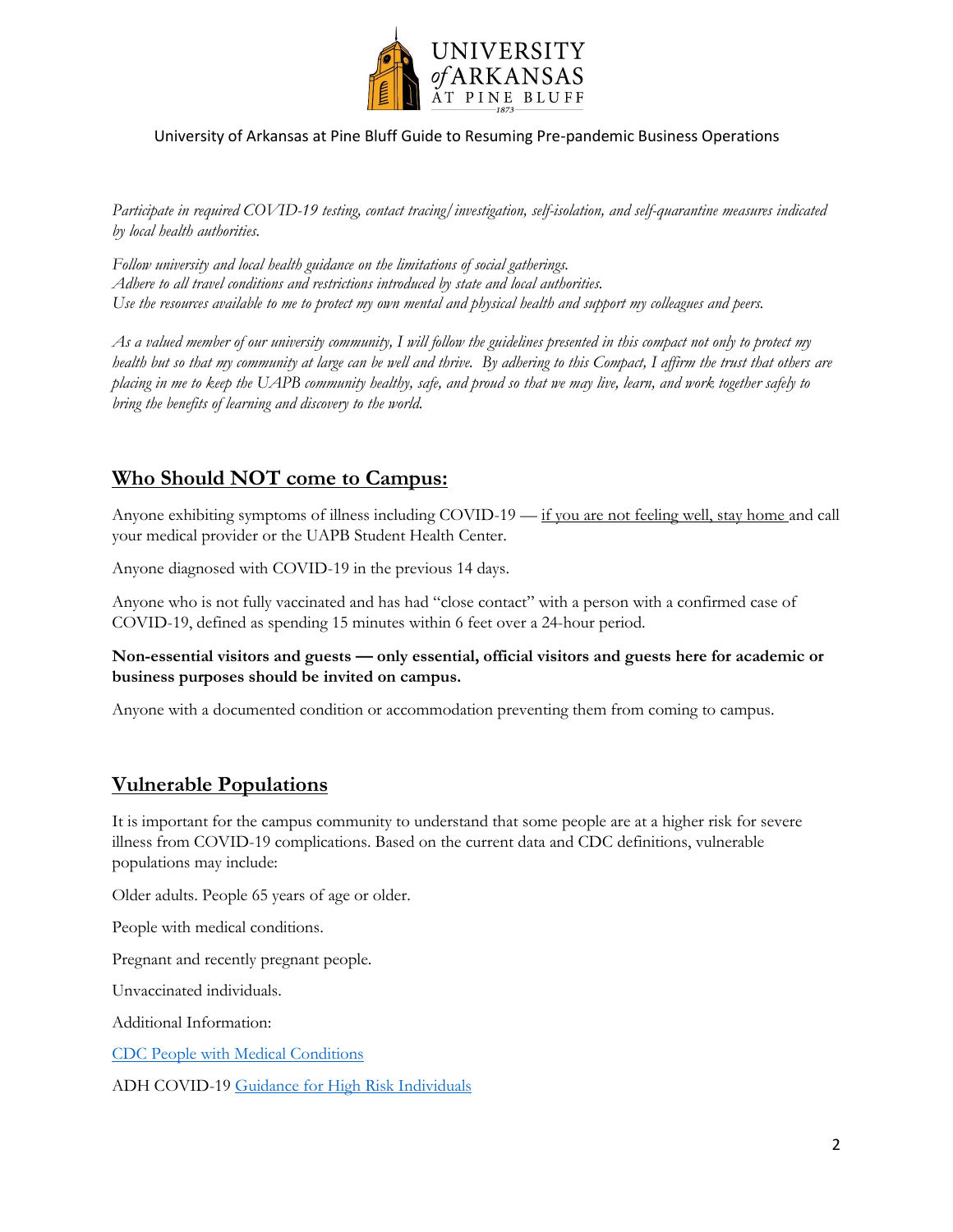

### **Fully Vaccinated Individuals**

According to the Centers for Disease Control (CDC),. "fully vaccinated people can resume activities without wearing a mask or physically distancing, except where required by federal, state, local, tribal, or territorial laws, rules, and regulations, including local business and workplace guidance." In general, people are considered fully vaccinated:

- 2 weeks after their second dose in a 2-dose series, such as the Pfizer or Moderna vaccines; or,
- 2 weeks after a single-dose vaccine, such as Johnson & Johnson's Janssen vaccine.

If you don't meet these requirements, **regardless of your age, you are NOT fully vaccinated**. In addition, if you have a condition or are taking medications that weaken your immune system, **you may NOT be fully protected** even if you are fully vaccinated. Talk to your healthcare provider. If your medical condition weakens your immune system, you should continue taking all COVID-19 mitigation prevention precautions.

### **Health and Safety Guidelines**

All members of the UAPB community should consider the health and safety of each other and themselves. The SARS Cov-2 is mainly transmitted from person to person, primarily via droplets expelled by a cough or sneeze, then inhaled into the lungs by someone in close proximity.

To limit the possibility of transmission, of COVID-19 at UAPB, there are a few basic principles of selfmonitoring that are expected for those individuals coming to campus, whether they are faculty, staff, visitors, or contractors. You must self-monitor and acknowledge that you are not aware that you have signs and/or symptoms of COVID-19 before coming to campus each day. According to the CDC, people with COVID-19 have reported a wide range of symptoms, ranging from mild to severe. Symptoms may appear 2-14 days after exposure to the virus and include:

- Fever•(>100.4 degrees)
- Chills
- Cough
- Shortness of breath or difficulty breathing
- Fatigue
- Muscle or body aches
- Headache
- New loss of taste or smell (without a stuffy nose)
- Sore throat
- Congestion or runny nose
- Nausea or vomiting
- Diarrhea

\*Please Note: These symptoms do not mean someone has COVID-19, but do warrant contacting your health provider and Student Health Services at 870-575-7105 AND staying home.

Employees with Questions or Concerns should contact Human Resources at 870-575-8400. For the most upto-date information on COVID-19 symptoms, check the CDC's website: [https://www.cdc.gov.](https://www.cdc.gov/) By coming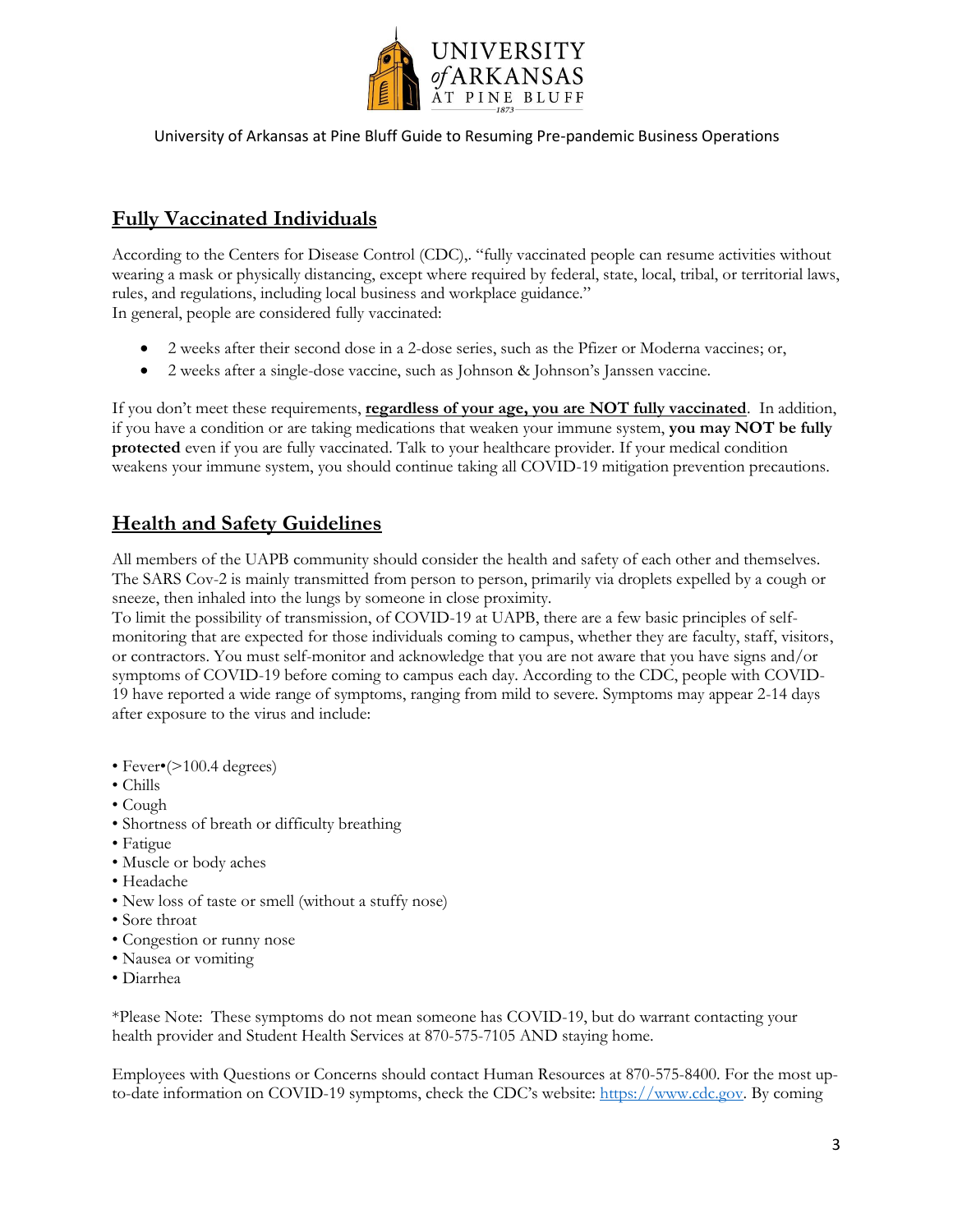

to campus, employees, students and visitors are acknowledging that they have completed the self-monitoring requirements earlier that day and confirmed that they do not have signs/symptoms of COVID-19.

Failure to comply with the health and safety guidelines places our community at risk for spreading the virus, which endangers our health and may result in further disruption of research and educational activities. Non-Compliance can result in disciplinary actions.

### **What should I do if symptoms develop?**

If any symptoms develop, you must (regardless of vaccination status) employees should not come to campus and should follow these steps:

- Immediately contact your supervisor to notify them that you will not be at work. Contact your primary care provider for further assessment. If you do not have a primary care provider, you can contact the UAPB Student Health Center on campus at 870-575-7105 to determine if you need to be tested for COVID-19.
- Self-quarantine until further medical evaluation and directions are given by your medical provider. People in quarantine should stay home, separate themselves from others, monitor their health, and follow directions from their state or local health department.
- If an employee experiences symptoms while at work, they should report to their supervisor that they are ill and should leave work immediately.

### **What should I do if I test positive for COVID-19?**

- If an employee receives a notification of a positive test, they should immediately notify Human Resources
- If a student receives a notification of a positive test, they should immediately notify Student Health Services
- **Employees who test positive or receive a clinical diagnosis for COVID-19 while on campus, should leave campus immediately and follow the Arkansas Department of Health's isolation protocol**.

### **Contact Tracing:**

Contact tracing is a strategy in which public health officials work with a patient to help them recall everyone with whom they have had close contact during the timeframe while they may have been infectious. The Arkansas Department of Health will be responsible for all campus contact tracing.

### **Face Coverings**

UAPB will have wellness kits available for all undergraduate students, which include a face mask, hand sanitizer, a digital thermometer, and cleansing wipes. Residential undergraduate students will receive their wellness kits at move-in and off-campus undergrads can pick up a kit prior from the Dean Students or Residential Hall Coordinator.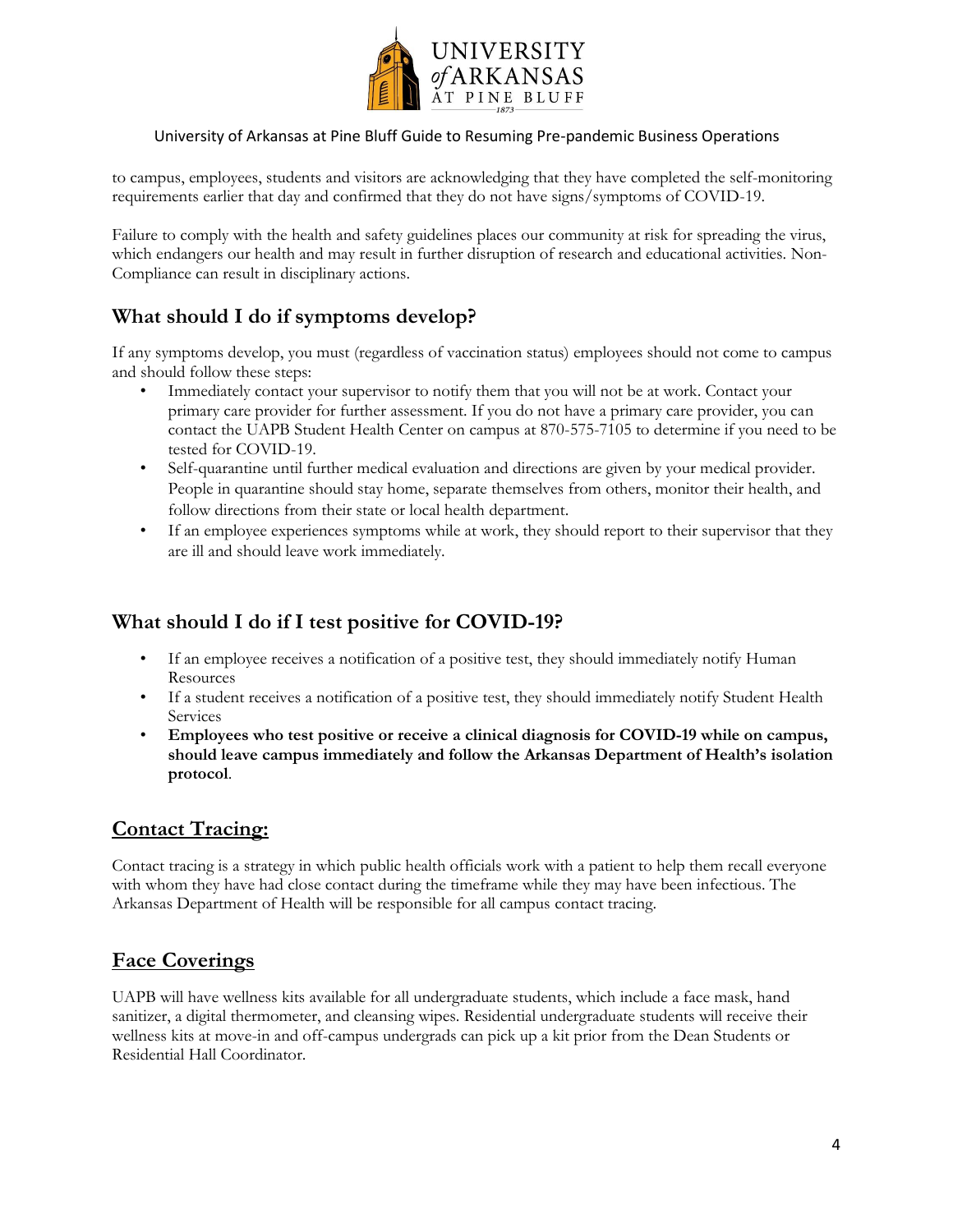

Faculty, staff, and graduate students who are on-campus will be provided cloth and disposable face masks through their unit. Face masks or face coverings should be worn indoors and outdoors when social distancing is not possible This includes faculty, staff, students, postdoctoral fellows, guests, vendors, contractors, and visitors.

Face coverings have been shown to reduce coronavirus transmission, both for the wearer and for others. However, by themselves face coverings are not 100% effective. Thus, physical distancing must also be maintained even while using face coverings to minimize the chance of COVID-19 acquisition.

#### **Masks are required indoors on campus and outside when maintaining social distancing is not possible.**

Exceptions to the requirement for universal face coverings inside university facilities are:

- Single-occupancy office;
- In residence halls, masks may be removed in private rooms as well as in community bathrooms for accomplishing tasks such as brushing teeth or showering.
- While eating or drinking (replace mask as soon as possible); and,
- While exercising in university-sponsored fitness facilities or engaging in sanctioned Golden Lion athletic events unless otherwise required by the University's athletic conference or governing body.

#### **Regardless of vaccination status, masks are required at the following:**

**Wearing masks is required in all classroom settings** regardless of social distancing due to the fact that very few classroom spaces allow adequate distancing where masks are not be necessary for protective purposes.

- Golden Lion Transit
	- o All those on Golden Lion Transit buses or shuttles are still required to wear masks per current Federal Transit Administration regulations.
- Student Services Health Center
	- o All staff, students, and other visitors are still required to wear masks and maintain social distancing at this time.
- UAPB Child Development Center
	- o All staff, parents, and other visitors are still required to wear masks and maintain social distancing at this time.

Visit the [CDC's online resource for additional gui](https://www.cdc.gov/coronavirus/2019-ncov/prevent-getting-sick/cloth-face-cover-guidance.html)dance regarding masks.

### **Testing**

The university has developed a testing program to monitor and control the spread of the virus on campus. All returning students should have a negative COVID-19 test prior to their arrival on campus.

UAPB stakeholders who test positive through the UAPB testing program will be promptly alerted. If a student tests positive, Student Health Services (SHS) and the Arkansas Department of Health case management, UAPB residential life, and the athletics department (if appropriate) will also be alerted.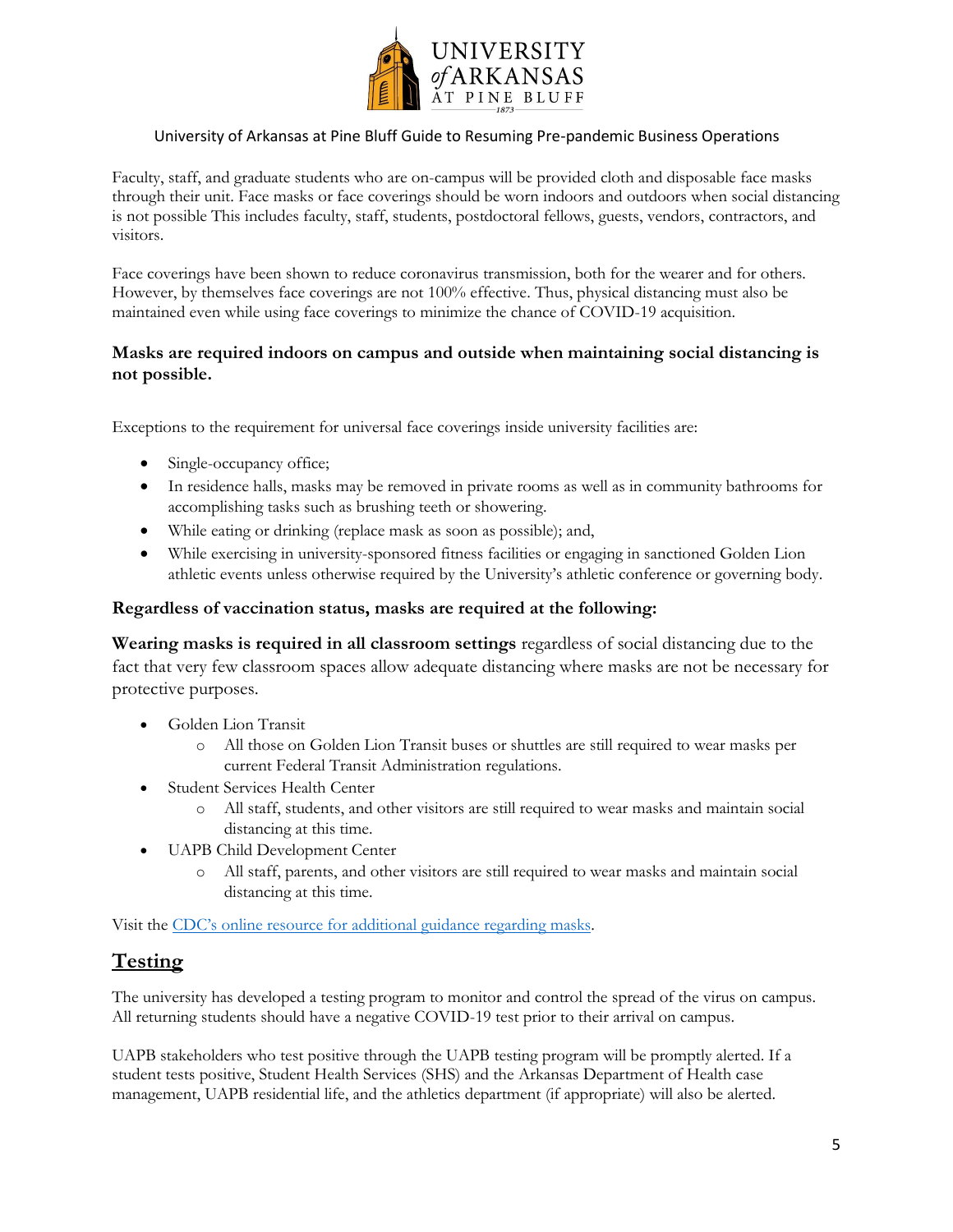

Residential students who test positive will be required to move to isolation housing until they are cleared to resume on-campus activities. Off-campus undergraduates and graduate students who have tested positive will be offered isolation housing based on need and availability, as recommended by the SHS.

If an employee testes positive, the unit will be notified that someone has tested positive without disclosing the identity of the positive employee.

UAPB will utilize two types of tests to identify cases of COVID-19 on campus. Specifically, real-time reverse transcription-polymerase chain reaction (PCR) test and Antigen tests.

Students, faculty, staff, visitors, vendors, and other stakeholders who receive notice of a positive result from off-campus testing should complete th[e Self-Reporting COVID-19 form](https://form.jotform.com/212576066662056) to report their diagnosis to the university.

### **Physical Distancing**

Keeping space between yourself and others is one of the best tools we have to avoid being exposed to the COVID-19 virus and to slow its spread. Since people can spread the virus before they know they are sick, it is important that they stay away from others when possible, even if they have no symptoms. Physical distancing is important for everyone—and required by the university—but particularly important to help protect people who are at higher risk of getting very sick.

Everyone on campus is expected to follow these physical distancing practices: stay at least 6 feet (about two arms' length) from other people whenever possible (acknowledging that this is not always possible while doing laboratory work); not gather in groups; stay out of crowded places and avoid large gatherings; engage in noncontact methods of greetings that avoid handshakes; and, stagger breaks and mealtimes during the day to minimize contact with others.

Students and employees are encouraged to use remote tools for meetings as much as possible to assist in physical distancing, even when all involved participants are on campus. When in-person meetings are necessary, students and employees should adhere to the minimum distancing recommendation and follow any additional directions posted in an office space to maintain physical distancing including mask usage. Students and employees should schedule appointments to visit offices for services or collaboration.

### **Hand Hygiene**

All employees and students should wash their hands often with soap and warm water for at least 20 seconds, especially after they have been in a public place or after blowing their nose, coughing, sneezing, or touching their face. It is also suggested that everyone wash their hands as they enter and leave various on-campus spaces and before eating. You should also avoid touching your eyes, nose, and mouth. If soap and water are not readily available, you can use a hand sanitizer that contains at least 60% alcohol, covering all surfaces of your hands and rubbing them together until they feel dry. Healthcare workers and others in high-risk areas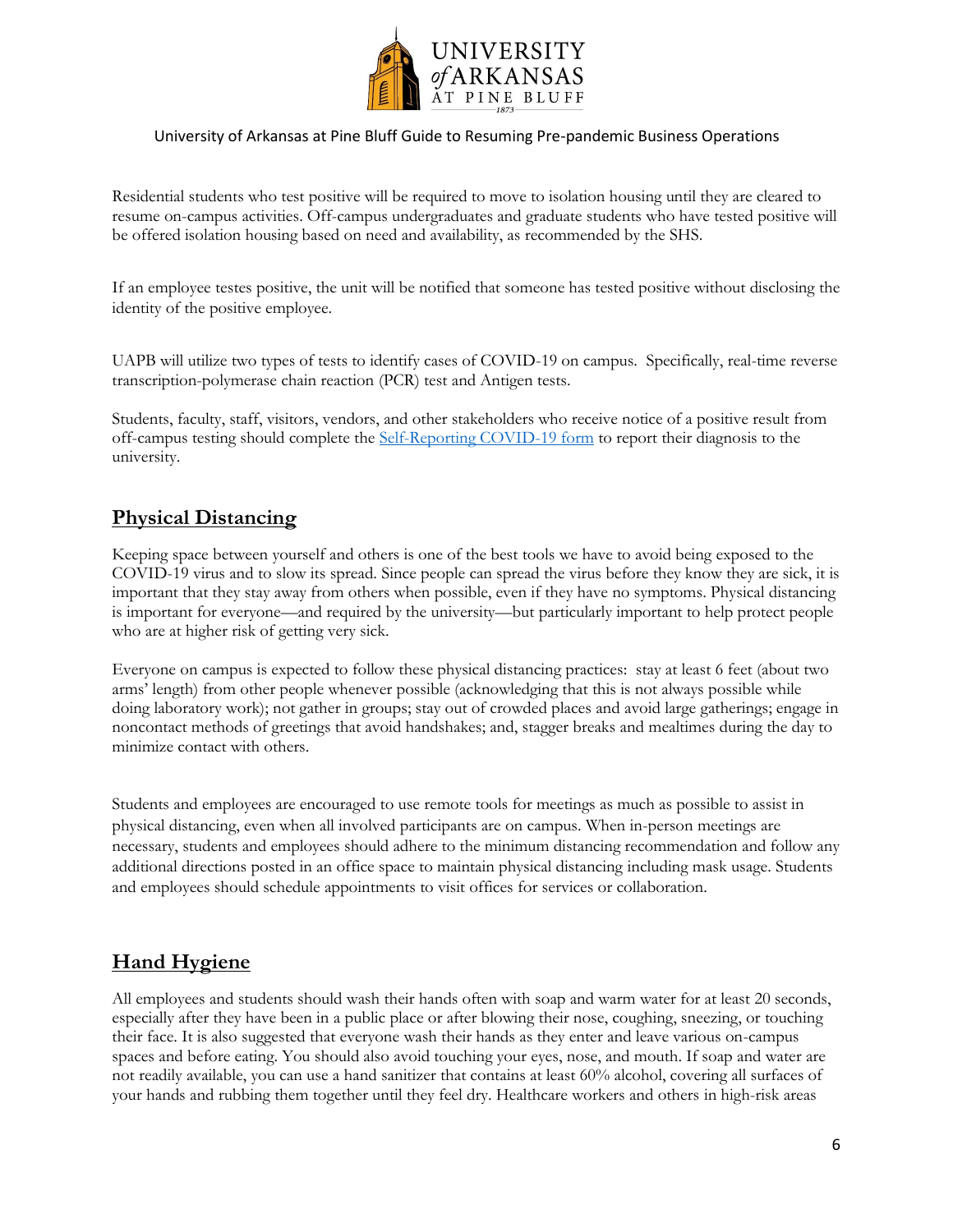

should use gloves as part of PPE, but according to the CDC, gloves are not necessary for general use and do not replace good hand hygiene.

### **Lab Use of Personal Protective Equipment**

Other Personal Protective Equipment (PPE) All types of personal protective equipment (PPE) required for a specific task or specific on-campus area (e.g., laboratory) should not be altered or substituted due to the pandemic without consultation with the Department of Health, Safety, and Environment (HSE). For labs, rules remain in effect to remove all PPE that is not related to COVID-19 before leaving the lab

#### **Cleaning and Disinfecting**

Facilities Management staff will clean common areas, lobbies, restrooms, classrooms, and conference rooms daily based on CDC guidance. Several times daily, custodians will provide additional cleaning of high-touch points (stairwell and room door handles, elevator buttons, etc.). Individual affiliates will be expected to clean areas of tables, surfaces, or labs with which they made contact and wipe down personal workspaces. Before starting an activity in a space, and before leaving a room in which they have been working, individuals must wipe down all areas with a cleaning agent. This includes any shared-space location or equipment (e.g. copiers, printers, computers, A/V and other electrical equipment, coffee makers, desks and tables, conference tables, light switches, doorknobs, etc.). People should avoid using other affiliates' phones, desks, offices, or other tools and equipment and should clean and disinfect them before and after use.

Options include but are not limited to:

- Bleach solution containing at least 1,000 ppm sodium hypochlorite
- 70% ethanol or isopropyl alcohol
- Quaternary ammonium disinfectant provided by Environmental/Custodial Services
- Follow label directions for safe and effective use. Also, follow directions for contact time (surface visually wet).

Note: The additional needs for cleaning and disinfecting during the pandemic is putting extraordinary demands on the UAPB Facilities Maintenance staff. When you are on campus, please take a moment to thank them for their efforts.

### **Elevators**

UAPB faculty, staff, students, vendors, and guests should limit density to a maximum of four per elevator, with each person occupying a corner. While using the elevator, face coverings must be worn, and individuals should press elevator buttons with another object, their knuckle, their elbow, etc., if possible.

After the elevator ride, everyone should wash hands or use hand sanitizer with at least 60% alcohol.

Elevators are included in areas designated for more frequent cleaning.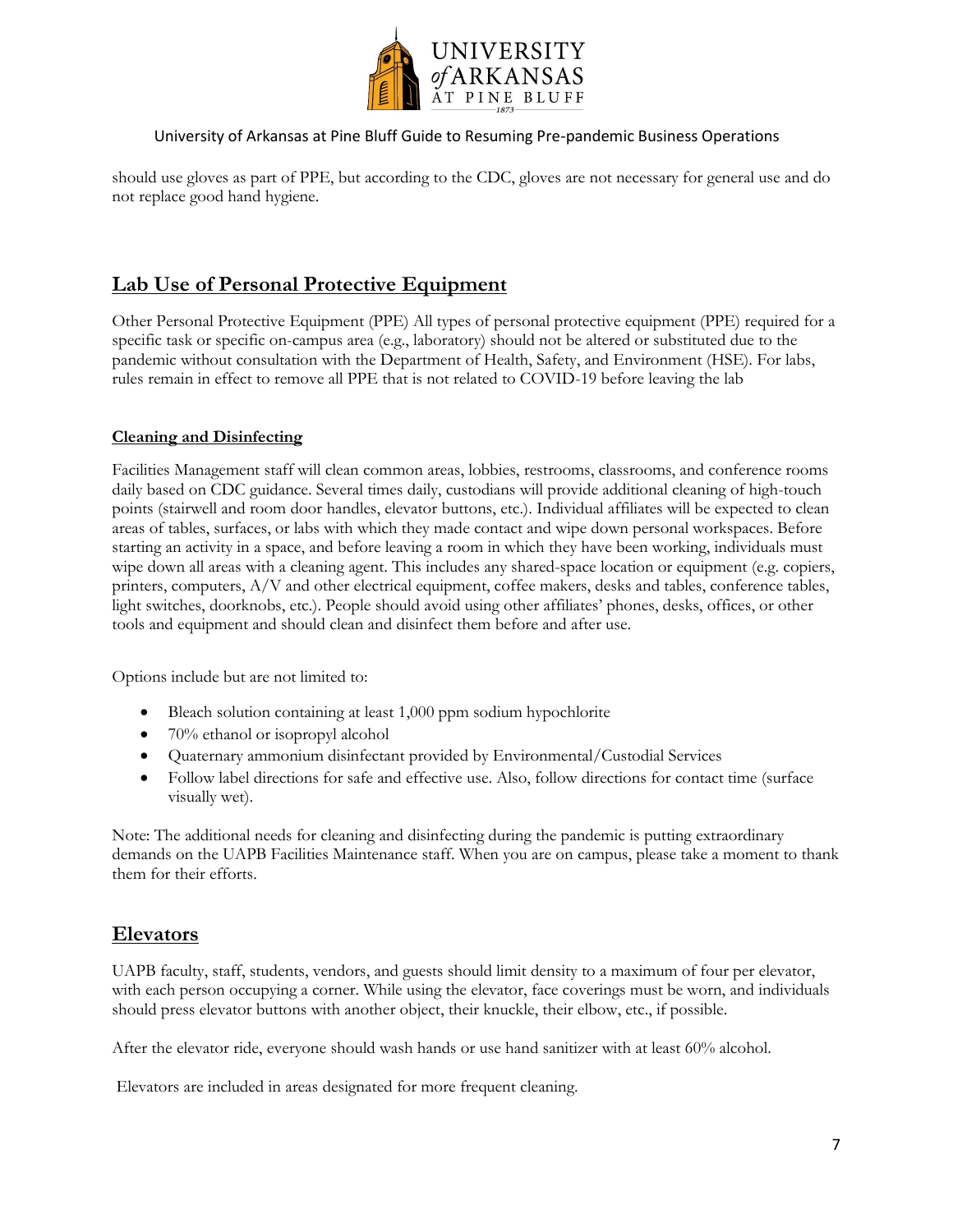

#### **Public Restrooms**

Following CDC guidance to reduce germ touchpoints, the university is beginning the lengthy process of retrofitting communal restrooms with touchless fixtures. The conversion will include automated flush valves, touchless faucets, soap dispensers, and paper towel dispensers

### **Water Fountains**

Lastly, we are converting water fountains to enable them to be used as automated water bottle dispensers.

### **Workplace Accommodations**

The university is aware that some members of our community face a greater risk from COVID-19 than others. We encourage students, employees, faculty, postdoctoral fellows, and staff members who have concerns about their circumstances to engage with the Office of Human Resources (HR) about the process for seeking a reasonable accommodation or work adjustments, which are two distinct processes. If you fall within the CDC's definition of a "vulnerable person" or if you have a documented disability, you may request a workplace accommodation that will allow you to return safely to your work environment or make other appropriate arrangements.

The CDC's definition of a "vulnerable person" for COVID-19 has changed over time based on evolving public health and regulatory guidance. Individuals who are at increased risk for severe illness due to COVID-19 include the following:

- Older adults, particularly those ages 65 and older;
- People of all ages with underlying medical conditions, particularly if not well controlled, including those:
	- o with chronic lung disease or moderate to severe asthma;
	- o who have heart conditions;
	- o who have cancer;
	- o who are immunocompromised (including blood, bone marrow or organ transplantation, immune deficiencies, poorly controlled HIV or AIDS, and prolonged use of corticosteroids and other immune weakening medications);
	- o with obesity (body mass index between 30 and 39) or severe obesity (body mass index of 40 or higher);
	- o with Type 2 diabetes;
	- o with COPD (chronic obstructive pulmonary disease);
	- o who are pregnant;
	- o who smoke;
	- o who have sickle cell disease;
	- o with chronic kidney disease; and
	- o with liver disease.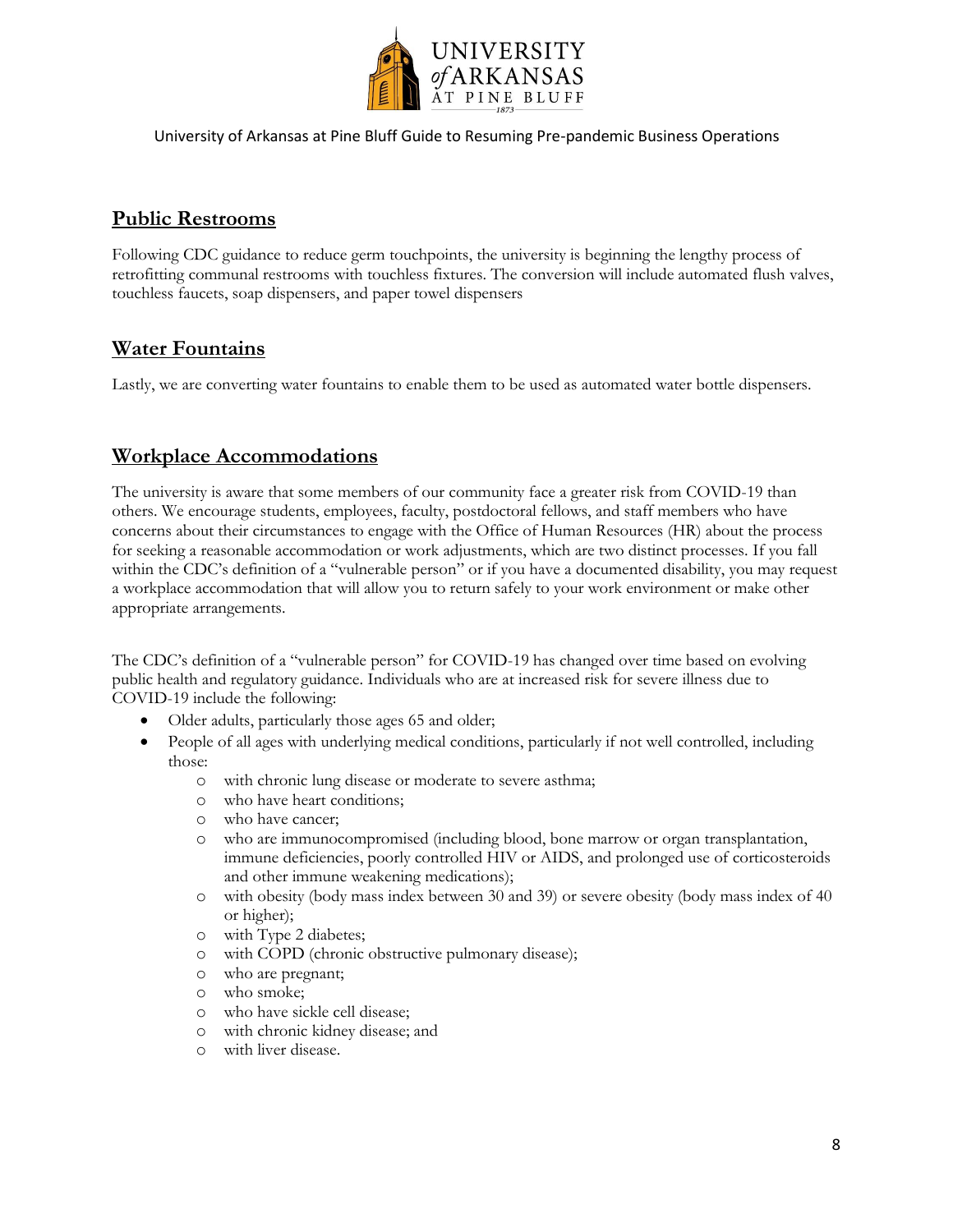

### **Events**

UAPB has developed a policy for campus events that requires a review and approval process based on public health considerations at this time. This policy, which supplements the university's existing policy on facilities use, is intended to align with guidance issued by the state of Arkansas and the Arkansas Department of Health and Centers for Disease Control. This policy will remain in effect until further notice. Event coordinators will be asked to complete paperwork that details how they will keep the campus community safe and abide by university protocols.

- Each event will be approved on a case-by-case basis, based on considerations of public health and safety.
- Online and virtual events are encouraged.
- Large indoor gatherings continue to be discouraged (and may not be allowed) at this time.
- Approved events may be cancelled or altered if public health concerns warrant.
- Non-university event sponsors must agree to hold the University harmless for any risk of harm or illness to participants that may result from the event.
- Food service (if offered) will be limited to individual portions. Self-service buffets will not be offered.
- Event organizers should keep a record of their event participants. Organizers are asked to create a list of event attendees in the event of a need for contact tracing.
- The requirements for approving events differ depending on the size of the event and whether or not members of the public are invited to attend.

### **On-Campus Events for 100 or less (no members of the public)**

 Events shall require social distancing and face coverings. Requires approval of unit director or department head/chair.

### **On-Campus Events for 100 or more (no members of the public)**

- Events shall require social distancing and face coverings. Requires approval of unit director/ department head/chair, Dean (or designee), and Division Vice-Chancellor and Vice-Chancellor for Finance and Administration.
- Event organizers should refer to the [CDC's Guidance for Organizing Large Events and Gatherings](https://www.cdc.gov/coronavirus/2019-ncov/community/large-events/considerations-for-events-gatherings.html) as a resource.

NOTE: Spontaneous gatherings for members of the campus community in generally accessible outdoor areas of campus covered under this policy are permitted without prior approval but shall require social distancing and face coverings for unvaccinated individuals at this time.

### **Off-Campus Events**

Off-campus events for university units and registered student organizations with students in attendance shall require social distancing and face coverings at this time, as well as review by unit director/department head/chair or dean and Vice-Chancellor.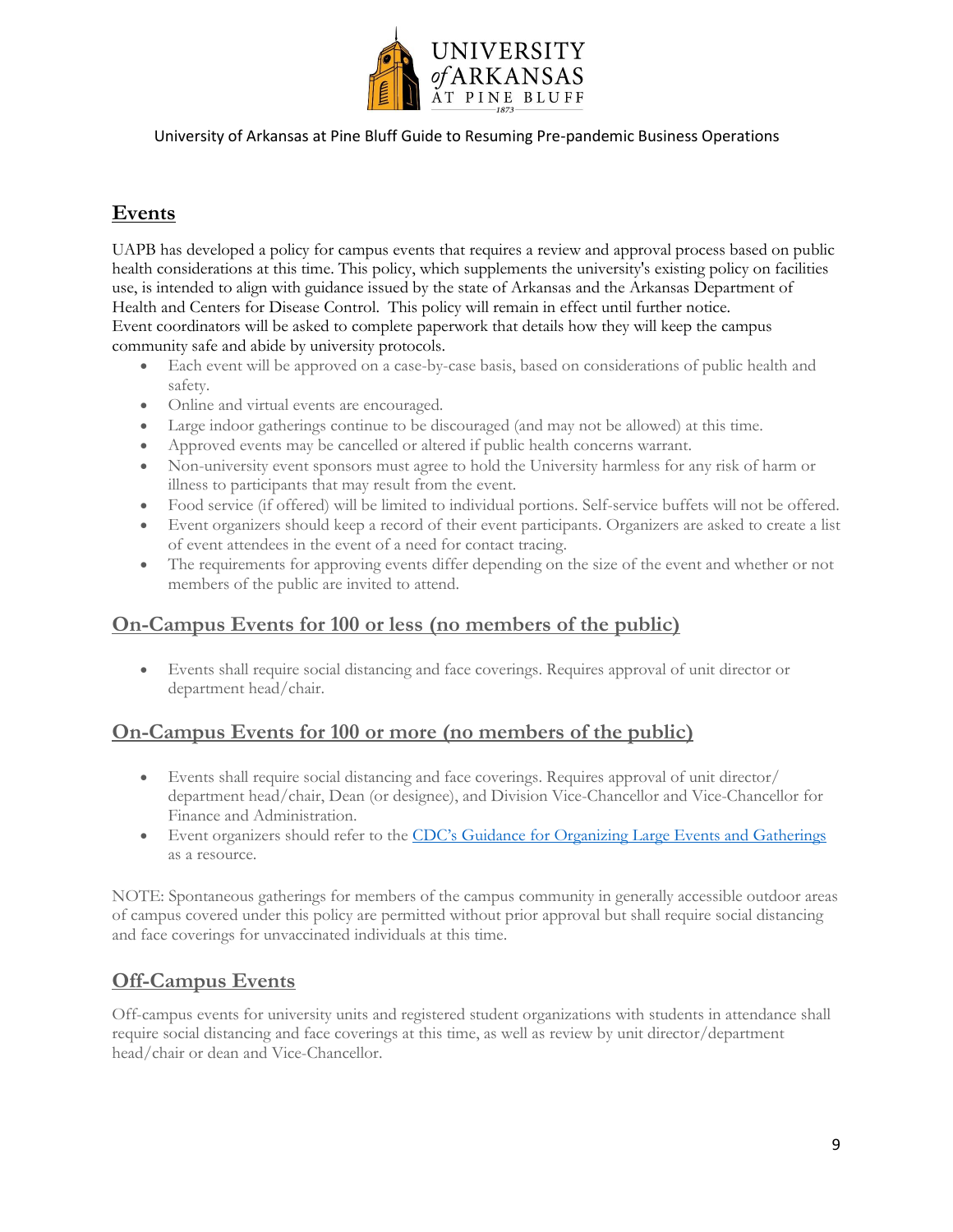

Proposed gatherings by religious organizations covered under Act 94 of 2021 shall be approved following a review of safety arrangements.

### **External Facilities Requests**

The university is not accepting requests from external groups (commercial, community, etc.) at this time.

## **Business Operations**

### **HR POLICIES**

#### **COVID-19 Related ADA Workplace Accommodation Requests**

The Centers for Disease Control and Prevention (CDC) has determined that older adults and people of any age who have serious underlying medical conditions might be at higher risk from COVID-19. Requests from faculty and staff for an accommodation due to COVID-19 will be handled through the University's existing Americans with Disabilities Act (ADA) accommodations process.

Faculty and staff may submit an accommodation request at any time as the need arises or circumstances change.

### **Travel**

As UAPB employees start to travel more frequently for business reasons, coronavirus-related travel guidance from CDC must still be followed to reduce the spread of COVID-19 infections. UAPB expects all employees to adhere to this policy when traveling on company business and to stay aware of changes to this policy as CDC guidance evolves.

While UAPB is not mandating vaccination for our employees, individual vaccination status may require that pre-and post-travel precautions be considered before booking any travel. Failure to prepare for and take these precautions will be a violation of this policy.

University-sponsored domestic travel for faculty, staff, and graduate students is allowed while following all safety guidelines before, during, and after travel. University-sponsored travel includes all travel funded by the university or its sponsors, including discretionary funds, and all travel sponsored or organized by student organizations, regardless of the funding.

CDC prevention measures continue to apply to all travelers, including those who are fully vaccinated. All travelers are [required to wear a mask](https://www.cdc.gov/coronavirus/2019-ncov/travelers/face-masks-public-transportation.html) on all planes, buses, trains, and other forms of public transportation, within, or out of the United States and in U.S. transportation hubs such as airports and stations.

### **Domestic Travel**

Domestic Travel will be allowed on a case-by-case basis.

University travel must be deemed essential business travel. Employees must complete the Travel Authorization Form (TA) to secure a pre-approval for all essential travel (in-state and out-of-state) regardless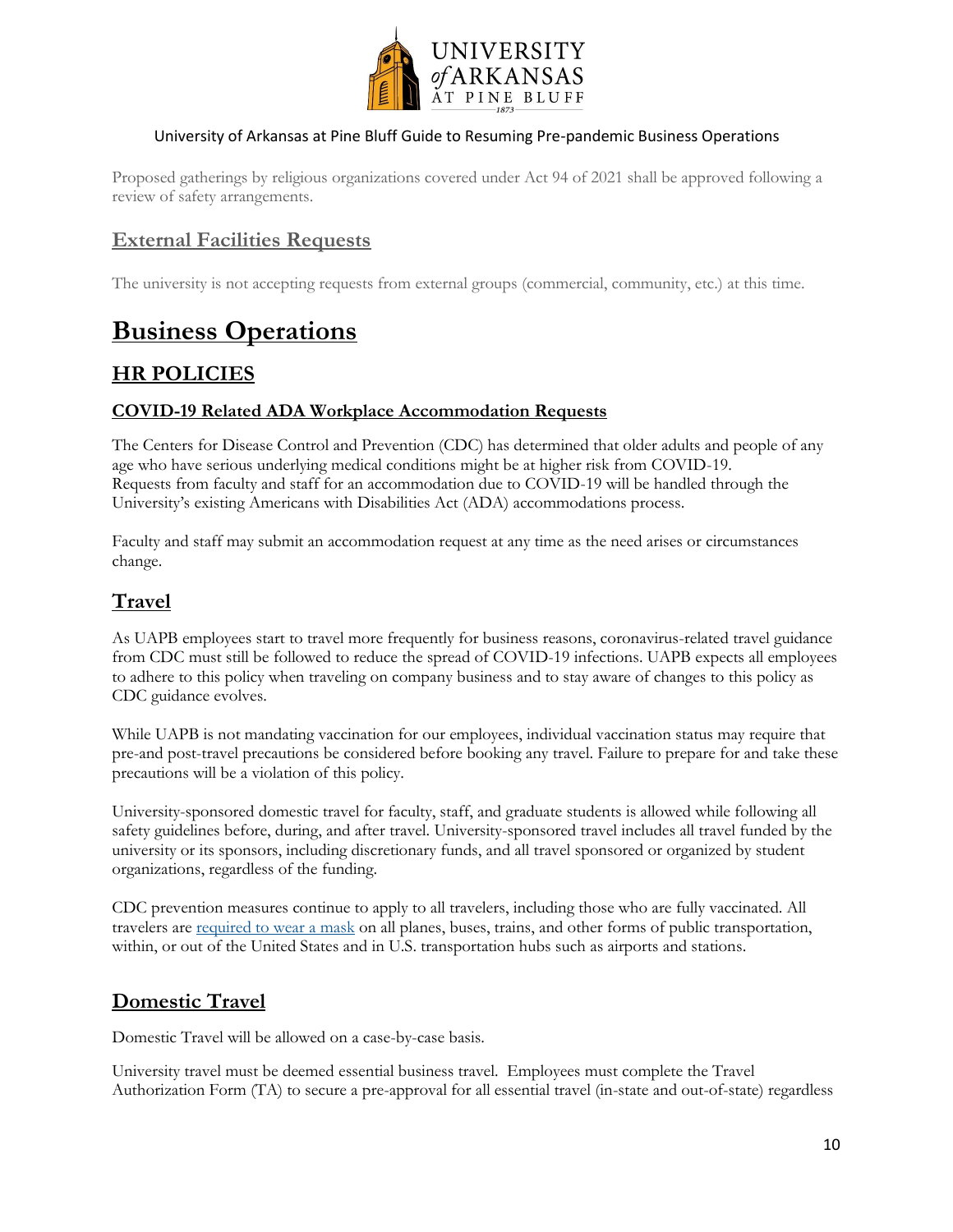

of cost, level of reimbursement, or funding source. These activities may include events that cannot be effectively conducted virtually and are directly related to research, education, and student activities.

The request to travel will be approved by the Office of the Chancellor, the Division of Finance and Administration, and the division Vice-Chancellor.

### **International Travel**

University-sponsored travel outside of the United States will be reviewed on a case-by-case basis. Travelers should review the [CDC travel recommendations by destination.](https://www.cdc.gov/coronavirus/2019-ncov/travelers/map-and-travel-notices.html#travel-1) 

Faculty, staff, and students flying into the country should note the CDC guidance on international travel. On January 12, 2021, the CDC released an Order requiring all air passengers arriving in the US from a foreign country to get tested no more than 3 days before their flight departs and to present the negative result or documentation of having recovered from COVID-19 to the airline before boarding the flight. [Air passengers](https://www.cdc.gov/coronavirus/2019-ncov/travelers/pdf/Airline_Testing_Order_Checklist-p.pdf)  [will also be required to confirm](https://www.cdc.gov/coronavirus/2019-ncov/travelers/pdf/Airline_Testing_Order_Checklist-p.pdf) that the information they present is true in the form of an attestation.

This Order applies to all air passengers, 2 years of age or older, traveling into the US, including US citizens and legal permanent residents. The order does not replace the [Presidential proclamation](https://www.cdc.gov/coronavirus/2019-ncov/travelers/from-other-countries.html) limiting travel from certain countries.

With specific exceptions, several Presidential proclamations suspend and limit entry into the United States, as immigrants or nonimmigrants, all noncitizens who were physically present within specific countries during the 14 days preceding their entry or attempted entry into the United States.

#### **Following International Travel**

In accordance with CDC and Homeland Security, fully vaccinated individuals with an FDA EUA vaccinate should do the following:

- Get tested with a viral test 3-5 days after travel.
- If your test is positive, isolate yourself to protect others from getting infected.
- Self-monitor for COVID-19 symptoms; isolate and get tested if you develop symptoms.
- Follow all state and local recommendations or requirements after travel.
- $\bullet$

According to the CDC if you are **unvaccinated** you must do the following:

- Employees coming to the United States from abroad are required to have a negative COVID-19 test result or documentation of recovery from COVID-19 before boarding a flight to the United States. Make sure you will be able to get tested at your destination before your return to the United States. Keep a copy of your test result with you during travel in case you are asked for it. Check and follow destination testing requirements—specific types of tests may be required.
- Get tested with a viral test 3-5 days after travel AND stay home and self-quarantine for a full 7 days after travel.
- Even if you test negative, stay home and self-quarantine for the full 7 days.
- If your test is positive, isolate yourself to protect others from getting infected.
- If you don't get tested, stay home and self-quarantine for 10 days after travel.
- Avoid being around people who are at increased risk for severe illness for 14 days, whether you get tested or not.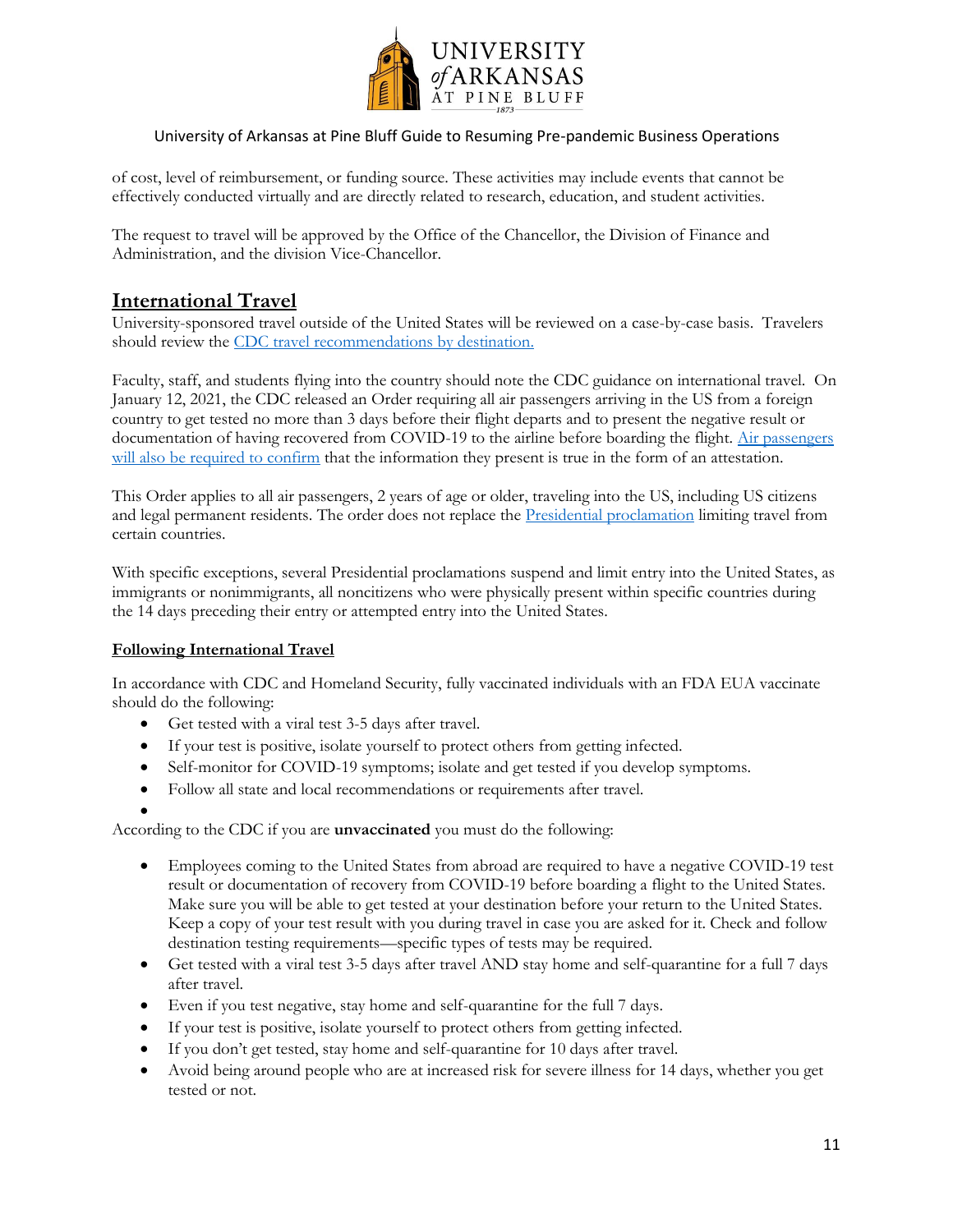

- Self-monitor for COVID-19 symptoms; isolate and get tested if you develop symptoms.
- Follow all state and local recommendations or requirements.
- Some destinations may require travelers to quarantine upon arrival, which would likely make shortterm travel to that destination unnecessary. Employees must determine and evaluate such requirements before booking travel.

#### **Non-University Travel**

Faculty, staff, and students traveling on non-University related travel are strongly encouraged to follow relevant CDC and ADH post-travel quarantine guidance and may be subject to quarantine requirements.

For more information, see the key guidelines from the CDC for [Travel During COVID-19](https://www.cdc.gov/coronavirus/2019-ncov/travelers/travel-during-covid19.html)

#### **Resources**

*International* [CDC COVID-19 Travel Recommendations by Destination](https://www.cdc.gov/coronavirus/2019-ncov/travelers/map-and-travel-notices.html)

*Domestic* [CDC Travel Planner](https://www.cdc.gov/coronavirus/2019-ncov/travelers/travel-planner/index.html)

#### **Academic Affairs**

- Most classes previously taught in person will return to that modality.
- In-person courses will not be required to have online/remote options for those who cannot or choose not to return to campus.
- Grading policies will revert to pre-COVID policies.

### **Student Affairs**

- The density in residence halls will return to near-normal capacity—university housing will be restricted to double-occupancy; no triple suites will be used.
- In-person on-campus dining will resume in de-densified spaces; temporary structures will remain in place to add dining capacity.
- The capacity for a high-volume, asymptomatic COVID testing program for all students will remain in place.
- Students who live within 150 miles of the university are asked to go home to quarantine and isolate.
- The university will maintain a limited number of isolation and quarantine options for undergraduates.

### **Athletic Events**

Athletic events will adhere to all federal, state, university, NCAA, and SWAC guidelines to provide as safe a game-day environment as possible. Additional game day information and policies are available online.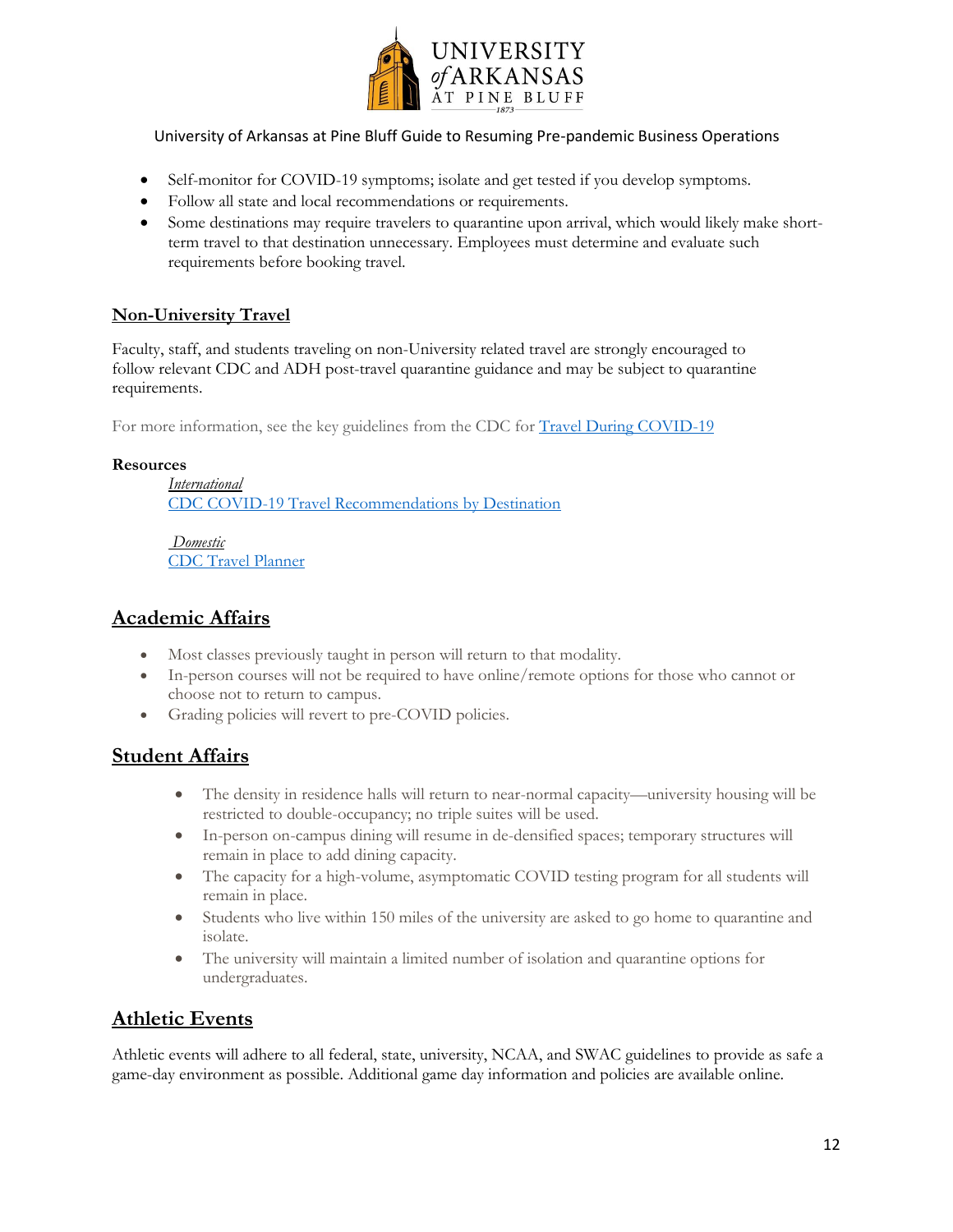

**[Resocialization of Collegiate Sport: 2021 Summer Activities](https://ncaaorg.s3.amazonaws.com/ssi/COVID/SSI_ResocializationSummerActivities.pdf)**

# **Mental Health**

It's not just employees who are suffering from pandemic-related mental health issues. Their kids are, too. Months of distance learning, isolation, and worry have led children to experience increased rates of stress, anxiety, and depression. Alarmingly, the [CDC reported](https://www.cdc.gov/mmwr/volumes/69/wr/mm6945a3.htm?s_cid=mm6945a3_w) that the proportion of mental health-related emergency department visits shot up by 24% for young children and by 31% for tweens and teens in 2020.

### **Online Resources for Students, Faculty & Staff**

What is a psychological crisis?

A crisis can come in many forms. Whatever the circumstances, they can feel inescapable and hopeless during a crisis.

#### WHAT A PSYCHOLOGICAL CRISIS FEELS LIKE:

- Can't stop the pain.
- Can't think clearly.
- Can't make decisions.
- Can't seem to function.
- Can't see any way out.
- Can't seem to get control.

#### SIGNS OF A PSYCHOLOGICAL CRISIS:

- Abrupt change in behavior and/or mood.
- Neglect of personal hygiene.
- Weight gain or loss.
- Decline in performance at work or school.
- Dramatic change in sleeping and eating patterns.
- Withdrawal from routine activities and relationships or isolation.
- Alcohol or substance abuse.
- Self-injury or suicidal thoughts.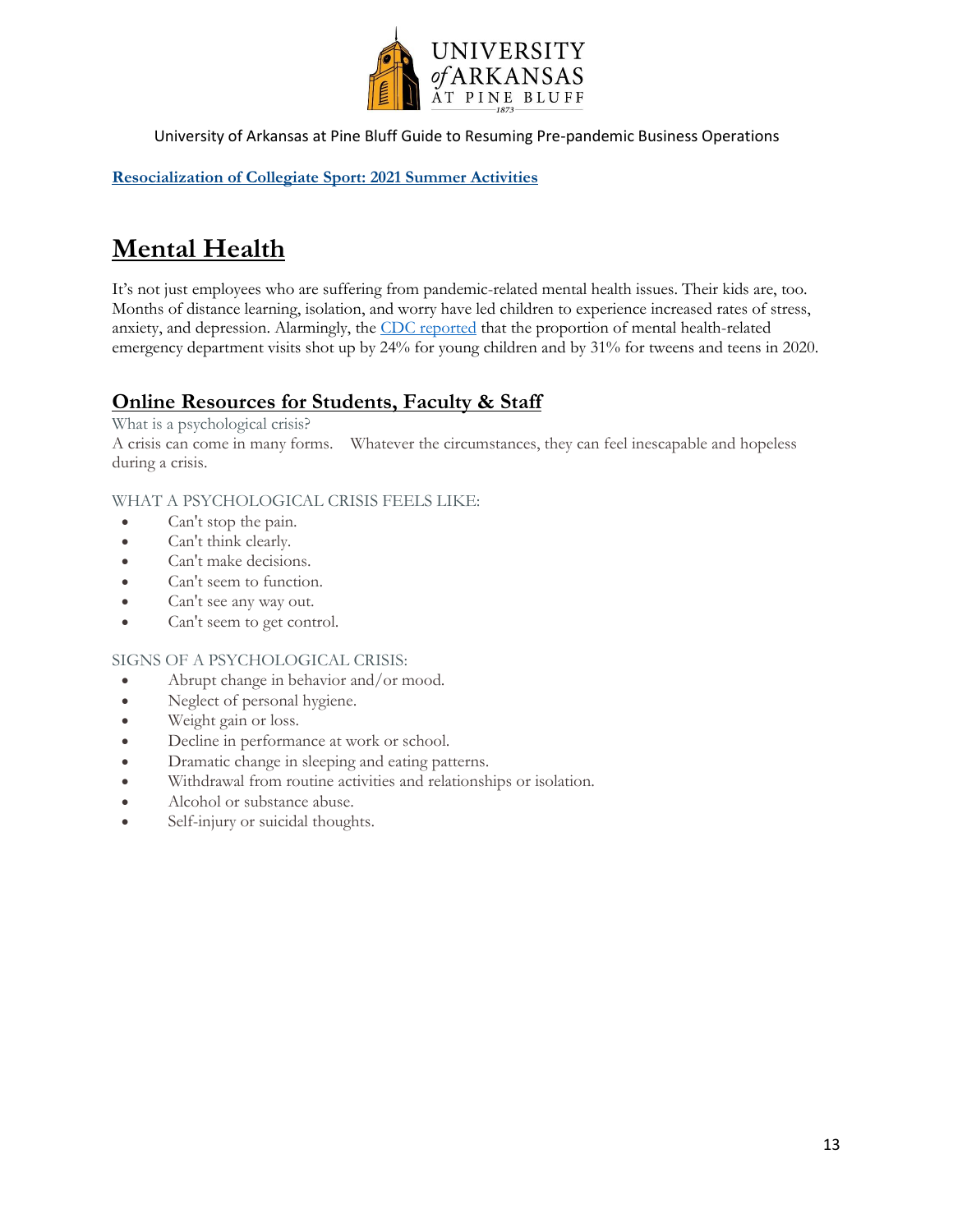

# **Frequently Asked Questions**

### **Facilities, Classrooms, and Workspaces**

- Q. What physical safety protocols has the university put in place?
	- A. 1. The university has implemented several safety measures:
		- Plexiglas installation in designated locations
		- COVID-19 specific cleaning protocols
		- Sanitizing stations
		- 2. The university is working with vendors on the following safety measures:
			- Installation of touchless fixtures in communal restrooms
			- Installation of touchless water bottle refill stations
			- Installation of touchless door
- Q. Will we maintain physical distancing?

A. As provided in guidance from the Centers for Disease Control and Prevention (CDC), UAPB will implement a **recommended** minimum 6 ft. physical distancing guideline for all person-to-person interaction on UAPB's campus. We strongly encourage greater distance between individuals when possible.

Q. Are we going to receive personal protective equipment (PPE) for all classes/students/employees from the Facilities Management Department or should each department order them?

> A. **Deans, Directors, and Department Chairs** can request PPE for their units by submitting a PPE request form. The form is on the Administrative Forms webpage. Forward completed forms to [COVID19@uapb.edu](mailto:COVID19@uapb.edu) for approval. Requests made by noon on Thursday will be delivered on Friday.

The form to request [PPE](http://www.uapb.edu/sites/www/Uploads/files/Administrative%20Forms%20(Personal%20Protective%20Equipment%20Request%20Form).pdf) is located on the Administrative Forms webpage.

Q. When will all university offices be open to serve students, parents, and other guests face-to-face?

A. The campus is fully open. Most offices can offer virtual services in combination with face-to-face services. However, **all offices should be open to the public.** 

Q. Are contractors and delivery people required to follow the same protocols as employees?

A. Yes, contracts and campus visitors are required to follow the same safety protocols as UAPB employees.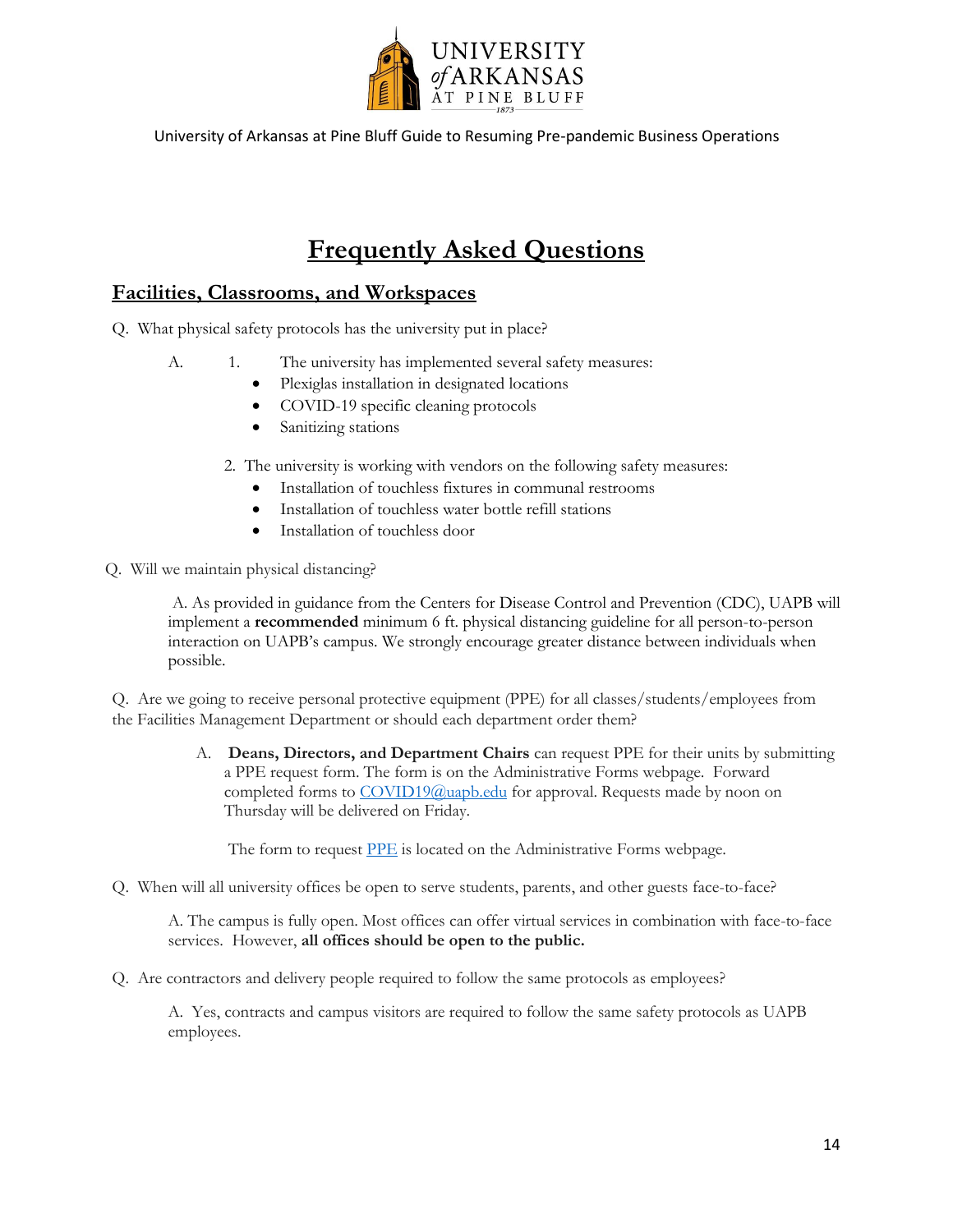

#### **Health, safety, and compliance**

Q, Are masks required on campus?

- A. In accordance with the new CDC guidelines masks are required indoors or outdoors where social distancing cannot be maintained with a few exceptions.
- Q. Are vaccinations required?

A. No. Vaccinations are not required, but they are strongly encouraged. Our planning is predicated on everyone in the UAPB community being vaccinated if they are eligible. The university does not require COVID-19 vaccination to return to campus. However, we all share a responsibility to do everything we can to keep the members of our community safe. Taking personal responsibility to get vaccinated is one of the greatest steps we can take to keep ourselves and each other safe.

Q. Why are you asking for proof of vaccination, if vaccines are not required?

A. An important part of our efforts to keep the community safe involves tracking the number and percentage of employees and students who have received the COVID-19 vaccine.

Q, how do I submit proof of vaccination.

- A. Employees should email a copy of your completed vaccination card or other supporting documentation from your medical provider to **HRforms@uapb.edu**.
- B. Students should email a copy of your completed vaccination card or other supporting documentation from your medical provider t[o pridestrong@uapb.edu](mailto:pridestrong@uapb.edu)
- Q. Where can I get vaccinated?

A. Everyone age 12 or older is now eligible to receive a COVID-19 vaccination. UAPB will work with our local and state partners to host vaccination clinics on campus. In addition, vaccination appointments are available at multiple participating pharmacies and providers across the state. Please visit the [ADH website](https://www.healthy.arkansas.gov/programs-services/topics/covid-19-vaccination-plan) for additional information.

Q, Will I be required to be tested?

A. Students attending UAPB may be required to participate in testing groups to mitigate the spread of COVID-19.

B. Unvaccinated individuals who come into contact with a positive case may be called in for testing.

Q. What happens if there is another wave of COVID-19 infections?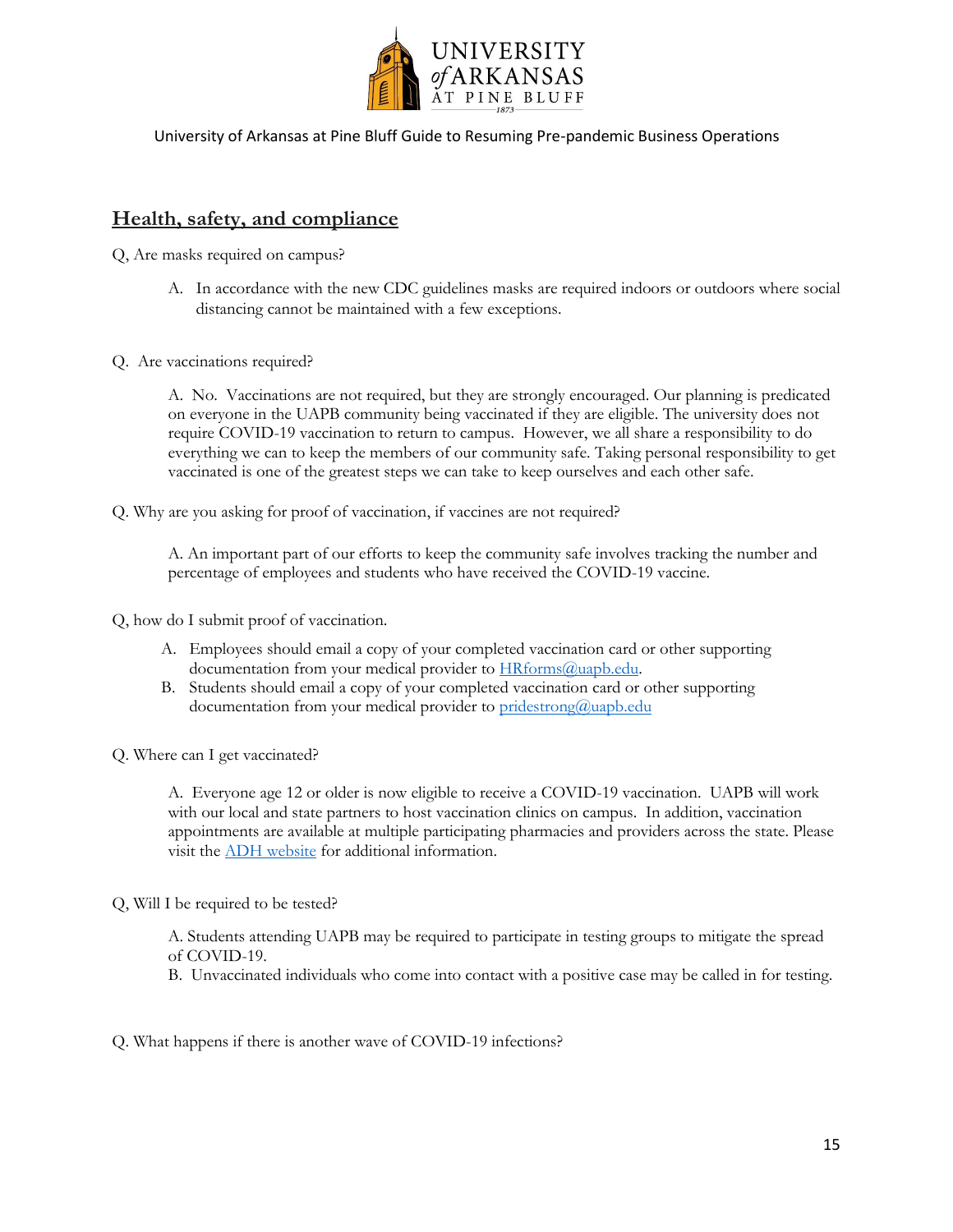

A. As we resume pre-pandemic activities, the situation in other countries reminds us that COVID-19 is not gone "anywhere" until it is gone "everywhere." Our priority is to keep our community safe. Our strategy is to follow the CDC and state guidelines. If we need to adjust, we will.

Q. Even though I am fully vaccinated, I could still get COVID from a co-worker who has not been vaccinated. I could then transmit it to my children who are too young to get the vaccine. What can you do to address my concerns?

A, To address this concern the university has put in place several safety protocols to include daily health checks, sanitizing stations, and Plexiglas installation in designated locations, and maintaining CDC guidance on masks and social distancing.

Even if you have been fully vaccinated, it is important that you follow these protocols and adhere to the CDC mitigation protocols (wearing a mask, hand hygiene, and social distancing) to prevent the spread of the virus.

Q. I would feel safer if I knew that the people I work closely with are vaccinated. For scheduling purposes (or any reason) can I ask my team to create a list of people who are vaccinated?

A. The vaccination choice of an employee should not be a topic of discussion in the workplace. Furthermore, scheduling around an unvaccinated teammate is not appropriate. Scheduling decisions should be made based on the protocols in place at the university for all employees and the operational needs of the unit, not vaccination status.

#### Q. Will all meetings be face-to-face?

A. This is a decision for supervisors and managers to make considering the criteria necessary to maintain a safe and effective meeting

Q. Will there be any fully online course options?

A. The fall semester schedule includes courses that are taught fully online. However, the great majority of undergraduate courses will require at least some on-campus participation, and even a student who takes one or more online courses will generally have to come to campus for a wide range of services and activities.

- Q. Will campus facilities like dining halls, library, and parking be open?
	- A. All campus facilities will be open. Check with those units for hours of operations and any protocols in place.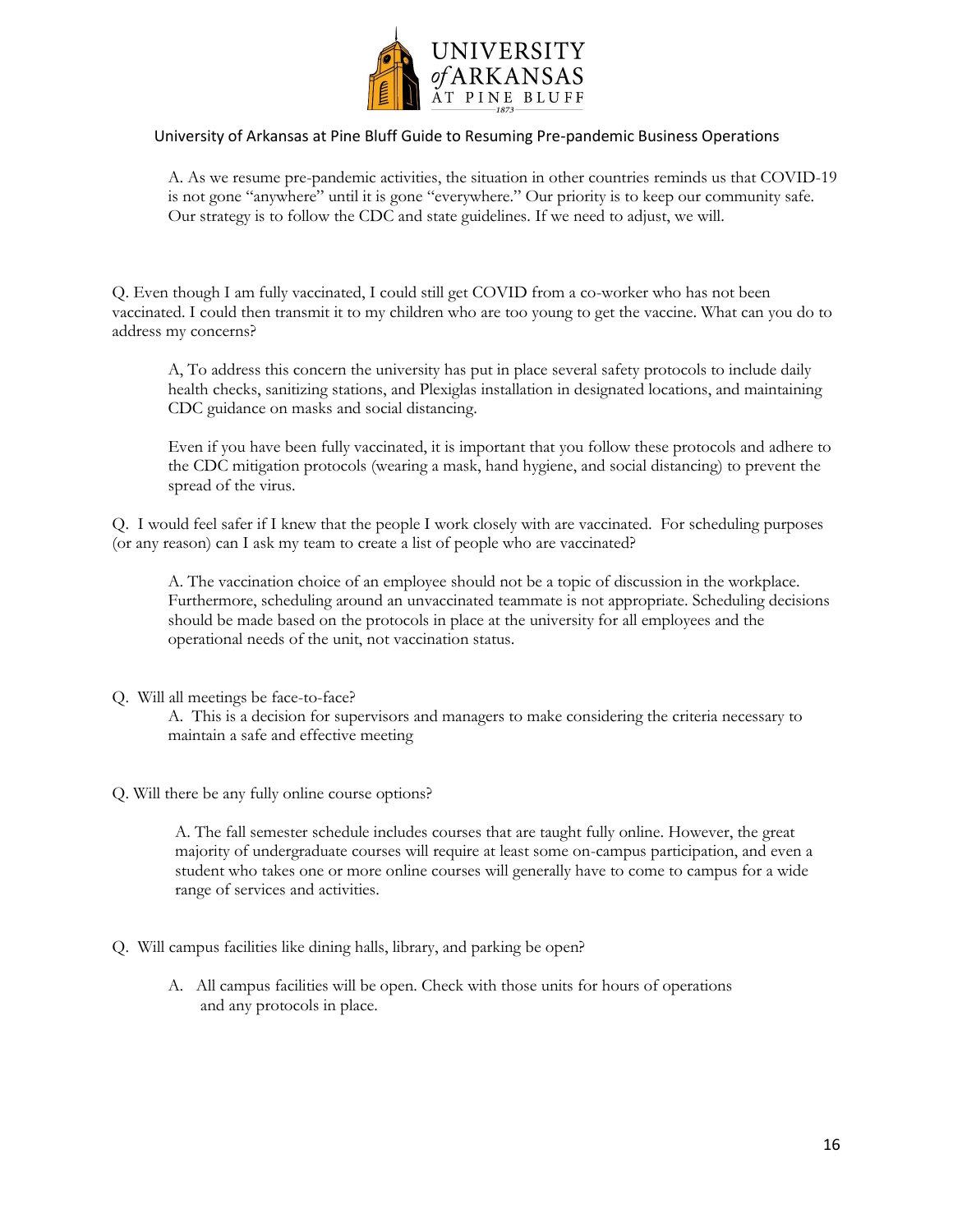

Q**.** What information can supervisors ask a [direct report who calls in sick?](https://www.eeoc.gov/laws/guidance/pandemic-preparedness-workplace-and-americans-disabilities-act#q6)

A. During a pandemic, ADA-covered employers may ask such employees if they are experiencing symptoms of the coronavirus. For COVID-19, these include symptoms such as fever, chills, cough, shortness of breath, or sore throat.

Q. Does the ADA allow employers to require employees to stay home if they have symptoms of the COVID-19?

A. Yes. The ADA does not interfere with employers following the CDC recommendations that employees who become ill with symptoms of COVID-19 should leave the workplace.

Q**.** When employees return to work, does the ADA allow employers to require a doctor's note certifying fitness for duty?

A. Yes. Such inquiries are permitted under the ADA either because they would not be disabilityrelated or, if the pandemic were truly severe, they would be justified under the ADA standards for disability-related inquiries of employees. Please contact Human Resources for additional assistance.

Q**.** May employers ask all employees physically entering the workplace if they have been diagnosed with or tested positive for COVID-19?

A. Yes. Employers may ask all employees who will be physically entering the workplace if they have COVID-19 or symptoms associated with COVID-19, and ask if they have tested positive for COVID-19.

Q. May an employer ask an employee who is physically coming into the workplace whether they have family members who have COVID-19 or symptoms associated with COVID-19?

A. No. The Genetic Information Nondiscrimination Act (GINA) prohibits employers from asking employees medical questions about family members. GINA, however, does not prohibit an employer from asking employees whether they have had contact with ANYONE diagnosed with COVID-19 or who may have symptoms associated with the disease.

Q**.** May an employer ask an employee why he or she has been absent from work?

A. Yes. Asking why an individual did not report to work is not a disability-related inquiry. An employer is always entitled to know why an employee has not reported for work.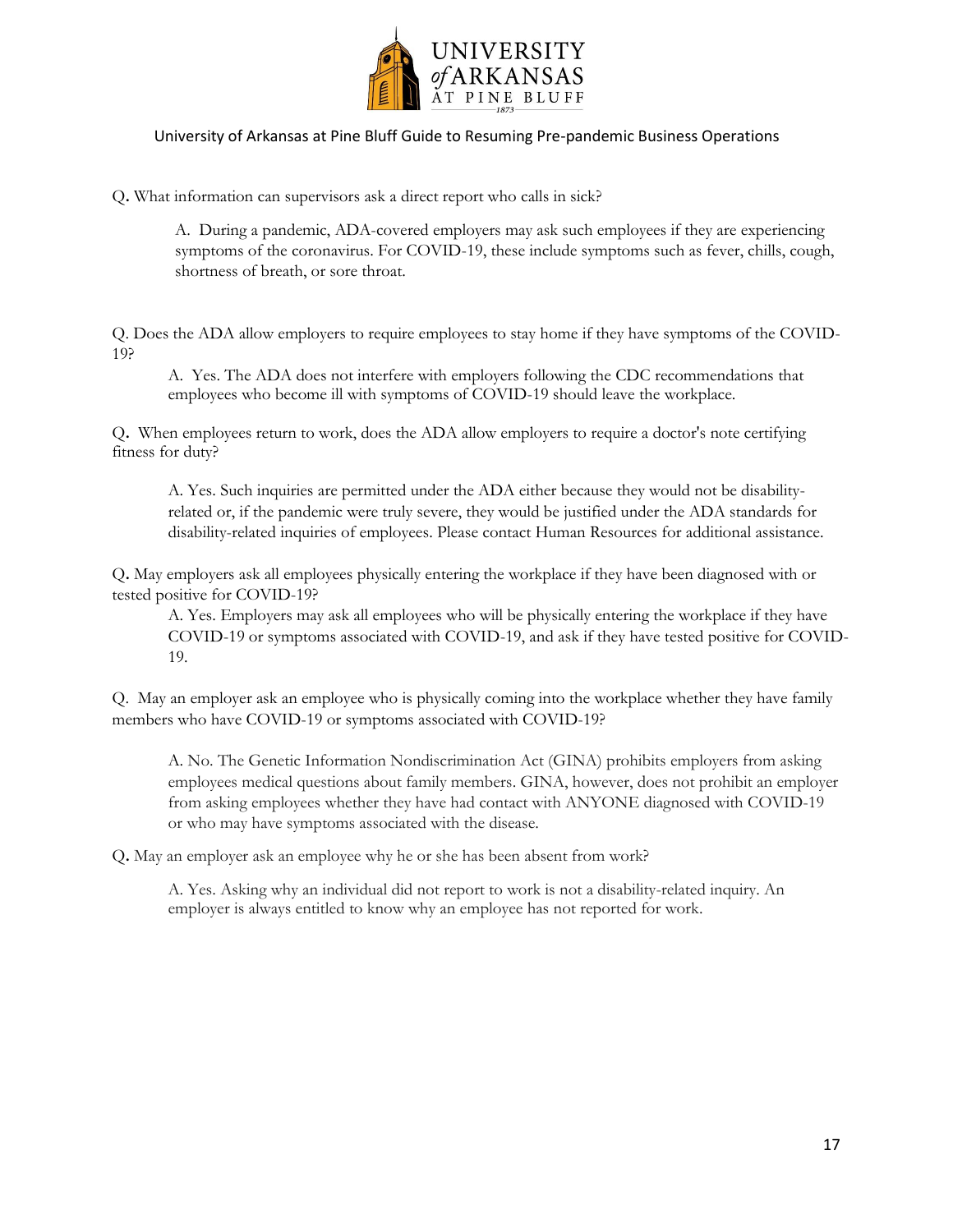

### **Remote Work and Telecommute/Telework**

Q. Why must I return to on-site work if I am able to perform the duties of my position remotely? What is the rationale for that decision?

A. The university has an obligation to our students and community to provide onsite, and in-person services to our students.

Q. I have a lot of accumulated leave. If I do not want to return to work on campus, can I use my leave to stay home for the summer?

A. Leave requests should be submitted to supervisors for approval. Leave requests are not automatically granted. Approval is based on the needs of the unit. There may be some circumstances where leave will not be approved to ensure that university operations run effectively and to allow other employees the opportunity to take leave.

Q. What if I have a condition identified by the CDC that may put me at higher risk for severe illness from COVID-19?

A. An employee who has a condition that puts them at higher risk for severe illness should contact the Office of Human Resources to request an ADA accommodation.

Q. What happens after I submit my request.

A. The Office of Human Resources, your supervisors, and the Office of General Counsel will determine if your request for a remote work assignment is reasonable. Please note that reasonable accommodation may include enhanced protective equipment or modification of your workspace. Conversion of your position to a remote work assignment is not guaranteed.

Q. Can I request paid sick leave and expanded family and medical leave under the Families First Coronavirus Response Act (FFCRA)?

A. No, the requirement that employees provide paid leave under FFCRA expired on December 31, 2020.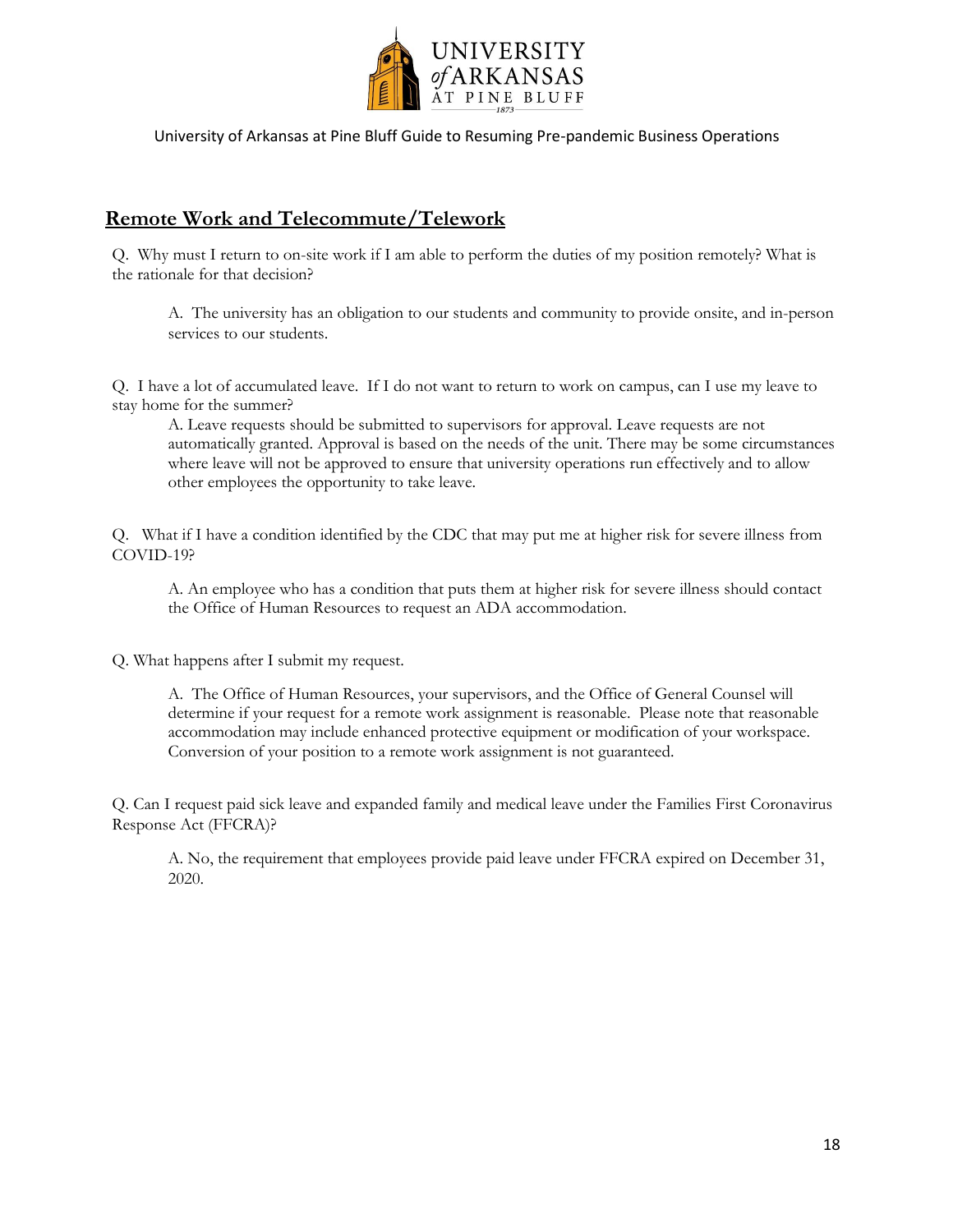

# **Resources**

### **Helpful Websites**

**[The National Suicide Prevention Lifeline](http://www.suicidepreventionlifeline.org/)** [\(https://suicidepreventionlifeline.org/\)](https://suicidepreventionlifeline.org/) is a 24-hour, toll-free, confidential suicide prevention hotline available to anyone in suicidal crisis or emotional distress. By dialing **[1-](tel:18002738255) [800-273-TALK](tel:18002738255)** (8255), the call is routed to the nearest crisis center in our national network of more than 150 crisis centers. The Lifeline's national network of local crisis centers provides crisis counseling and mental health referrals day and night.

**[Crisis Text Line](https://www.crisistextline.org/)**: Text HOME to 741741 from anywhere **in the United States**, anytime, about any type of crisis. A live, trained Crisis Counselor receives the text and responds, all from a secure online platform. Find out more about how it works at **[crisistextline.org](https://www.crisistextline.org/)**.

**[Help Guide](https://www.helpguide.org/)** Guides to improve your mental health and wellness.

**[Very Well Mind](https://www.verywellmind.com/)** Online library created and refined over the past  $20+$  years, has been written by more than 100 healthcare professionals and industry experts including experienced doctors, therapists, and social workers, and then vetted by board-certified physicians

**[Positive Psychology: A Topical Collection of 45 TED Talks](https://mappalicious.com/positive_psychology_resources/positive-psychology-ted-talks/)** on Mappalicious

**[Success, Failure, and the Drive to Keep Creating](https://www.ted.com/talks/elizabeth_gilbert_success_failure_and_the_drive_to_keep_creating?utm_campaign=tedspread&utm_medium=referral&utm_source=tedcomshare)** TED Talk by Elizabeth Gilbert

**[The Power of Believing That](https://www.ted.com/talks/carol_dweck_the_power_of_believing_that_you_can_improve?utm_campaign=tedspread&utm_medium=referral&utm_source=tedcomshare) You Can Improve** TED Talk by Carol Dweck

**[Why We All Need to Practice Emotional First Aid](https://www.ted.com/talks/guy_winch_why_we_all_need_to_practice_emotional_first_aid?utm_campaign=tedspread&utm_medium=referral&utm_source=tedcomshare)** TED Talk by Guy Winch

**[Suicide Prevention for LGBTQ Youth through the Trevor Project](https://www.thetrevorproject.org/get-help-now/#sm.0000n8i5bxqvkcwf10zbfu33lvh1r)**:

- **The Trevor Lifeline** is a 24/7 suicide hotline: 866-4-U-TREVOR (1-866-488-7386)
- **[TrevorChat:](https://www.thetrevorproject.org/get-help-now/#sm.0000n8i5bxqvkcwf10zbfu33lvh1r)** Online instant messaging available 7 days a week, 3 pm 10 pm ET (12 pm -- 7 pm PT)
- **TrevorText:** Confidential and secure resource that provides live help for LGBTQ youth with a trained specialist, over text messages. Text TREVOR to 1-202-304-1200 (available 7 days a week, 3 pm - 10 pm ET, 12 pm -- 7 pm PT)

**[Veterans' Suicide Preve](https://suicidepreventionlifeline.org/help-yourself/veterans/)ntion Lifeline**: 1-800-273-TALK (1-800-273-8255) <https://suicidepreventionlifeline.org/help-yourself/veterans/>

**[SAMHSA](https://www.samhsa.gov/find-help/national-helpline)** (Substance Abuse and Mental Health Hotline): 1-800-662-HELP (1-800-662- 4357) <https://www.samhsa.gov/>

**[National Sexual Assault Hotline](https://ohl.rainn.org/online/)**: 1-800-656-HOPE (1-800-656-4673)